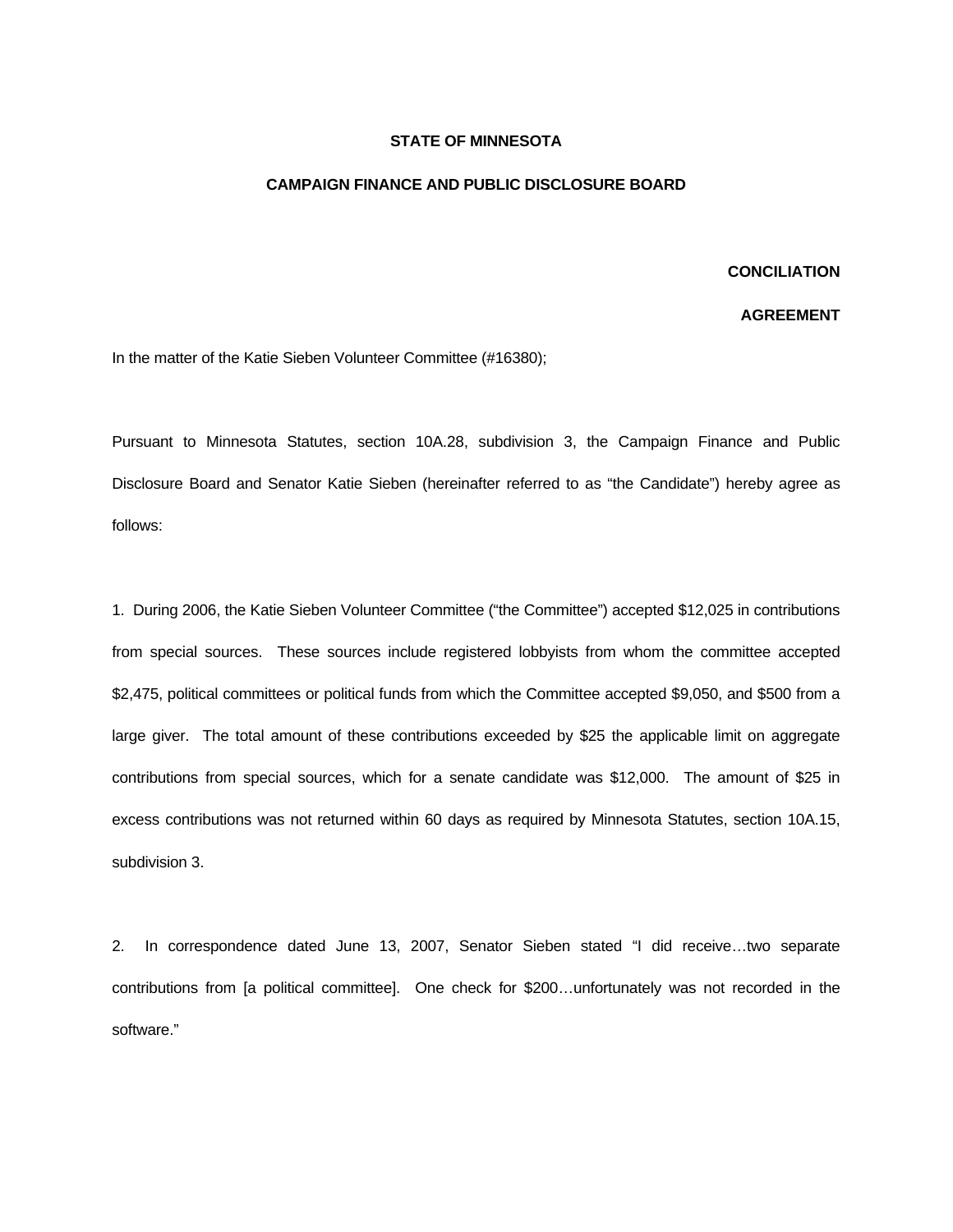3. Board records show that this is the first calendar year in which the Committee reported acceptance of contributions that exceeded the applicable aggregate contribution limit. The Committee registered with the Board on January 18, 2006.

4. The parties agree that the Committee accepted excessive contributions from special sources resulting in an inadvertent violation of Minnesota Statutes, section 10A. 27, subdivision 11, in calendar year 2006.

5. The Candidate hereby agrees to return \$25 to contributors described in paragraph 1. Copies of the check and the accompanying letter returning the excess amount must be forwarded to the Board within 30 days after the date this Conciliation Agreement is signed by the Board Chair.

6. The Board imposes a civil penalty of \$25, one times the amount by which the contributions exceeded the applicable limit, to be paid to the Board for deposit in the general fund of the state.

7. The Candidate hereby agrees to forward to the Board \$25 by check or money order payable to the STATE OF MINNESOTA within 30 days after the date this Agreement is signed by the Board chair. It is agreed by the parties that payment of the civil penalty of \$25 and this Conciliation Agreement will be a bar to any civil proceeding under Minnesota Statutes, section 10A.28, subdivisions 3 and 4.

8. It is further understood and agreed, however, that if the civil penalty of \$25 is not paid within the time specified in paragraph 7 above, then the Candidate will be personally liable to pay a civil penalty, under Minnesota Statutes, sections 10A.28 and 10A.34, subdivision 1, in an amount calculated as follows: